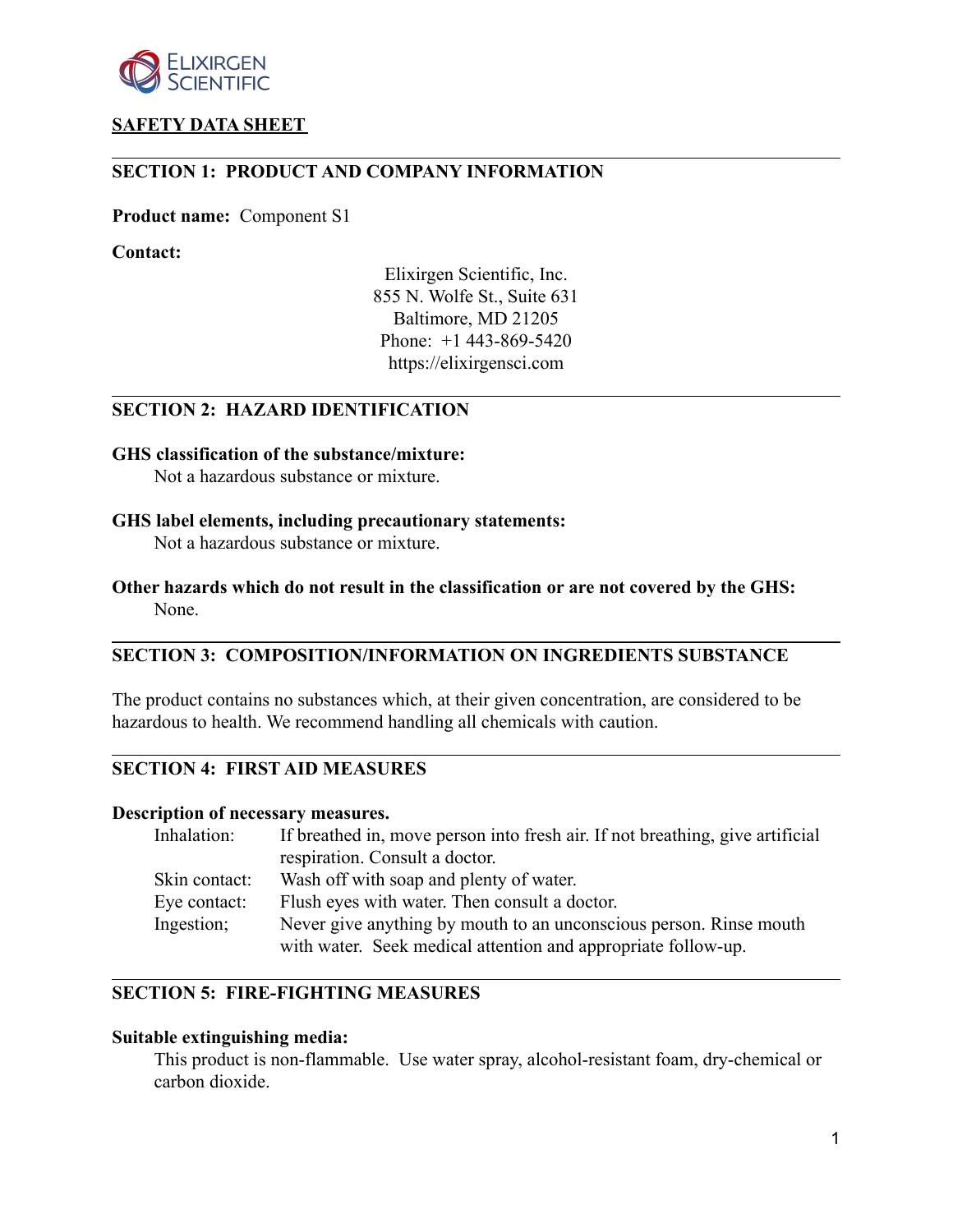

### **Specific hazards arising from the substance or mixture:**

No specific fire or explosion hazard.

### **Special protective equipment and precautions for fire-fighters:**

Wear suitable protective clothing to prevent contact with skin and eyes and self-contained breathing apparatus.

# **SECTION 6: ACCIDENTAL RELEASE MEASURES**

#### **Personal precautions, protective equipment and emergency procedures:**

For personal protection use safety glasses, lab coat, and gloves.

### **Environmental precautions:**

Do not let product enter drains.

### **Methods and materials for containment and cleaning up:**

Keep in suitable, closed containers for disposal.

# **SECTION 7: HANDLING AND STORAGE**

### **Precautions for safe handling:**

No special measures required. No special precautions are necessary if used correctly.

# **Conditions for safe storage, including any incompatibilities:**

Store according to product specifications.

# **SECTION 8: EXPOSURE CONTROLS/PERSONAL PROTECTION**

#### **Exposure limits:**

We are not aware of any national exposure limit.

#### **Appropriate engineering controls:**

General industrial hygiene practice.

#### **Personal protective equipment:**

| Respiratory:      | In case of insufficient ventilation wear suitable respiratory |  |
|-------------------|---------------------------------------------------------------|--|
|                   | equipment.                                                    |  |
| Eyes:             | Safety goggles or splash guard safety glasses.                |  |
| Body:             | Lab coat and gloves.                                          |  |
| Hygiene measures: | Handle in accordance with good industrial hygiene and safety  |  |
|                   | practice.                                                     |  |

# **SECTION 9: PHYSICAL AND CHEMICAL PROPERTIES**

Appearance: Aqueous solution.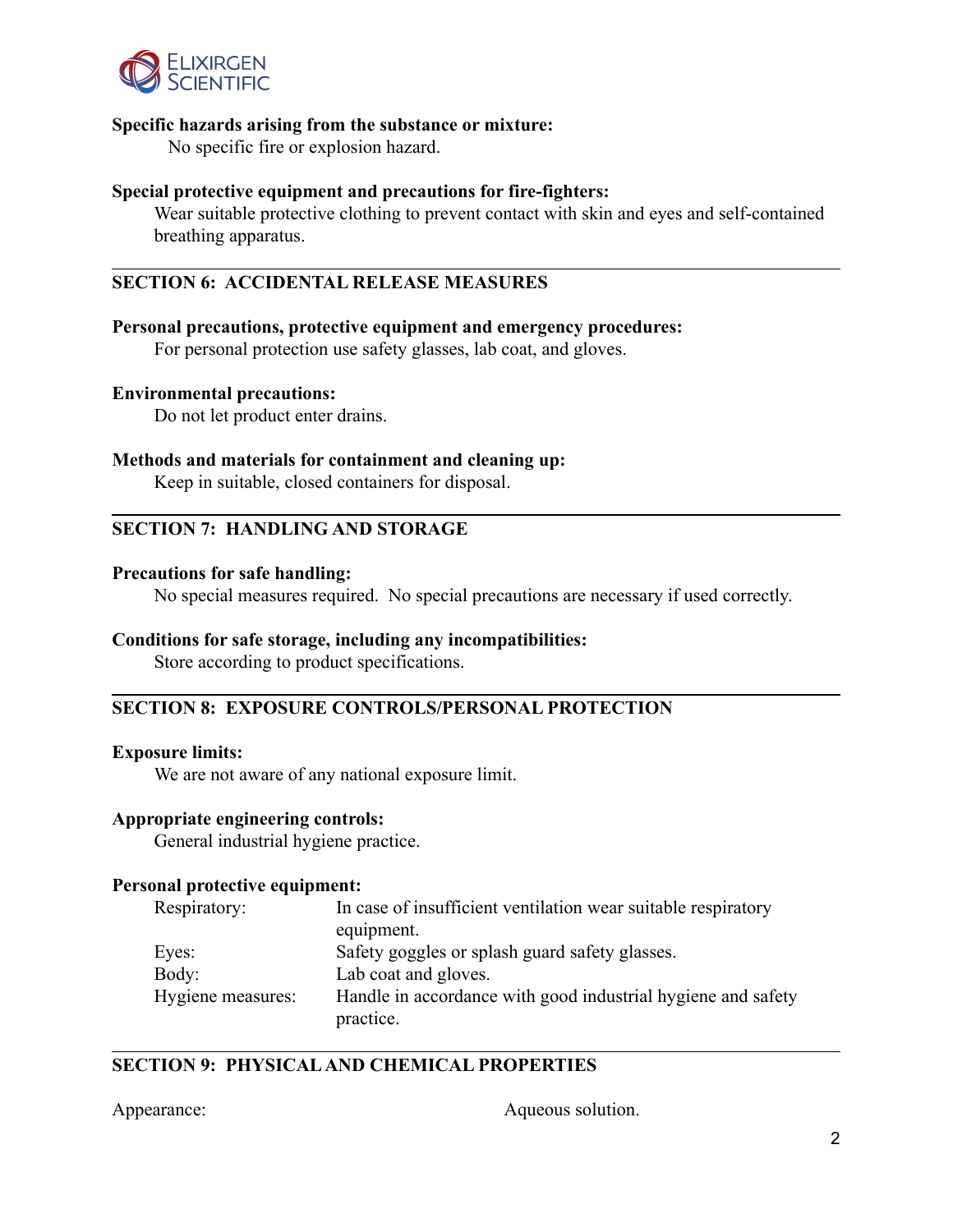

| Odor:                                         | No data available. |
|-----------------------------------------------|--------------------|
| Odor threshold:                               | No data available. |
| $pH$ :                                        | No data available. |
| Melting point/freezing point:                 | No data available. |
| Initial boiling point and boiling range:      | No data available. |
| Flash point:                                  | No data available. |
| Evaporation rate:                             | No data available. |
| Flammability (solid, gas):                    | No data available. |
| Upper/lower flammability or explosive limits: | No data available. |
| Vapor pressure:                               | No data available. |
| Vapor density:                                | No data available. |
| Relative density:                             | No data available. |
| Solubility(ies):                              | No data available. |
| Partition coefficient: n-octanol/water:       | No data available. |
| Auto-ignition temperature:                    | No data available. |
| Decomposition temperature:                    | No data available. |
| Viscosity:                                    | No data available. |
| Explosive properties:                         | No data available. |
| Oxidizing properties:                         | No data available. |

# **SECTION 10: STABILITY AND REACTIVITY**

| Reactivity:                         | No data available.                                                                   |
|-------------------------------------|--------------------------------------------------------------------------------------|
| Chemical stability:                 | Stable under recommended storage conditions.                                         |
| Possibility of hazardous reactions: | Hazardous reactions will not occur under normal transport                            |
|                                     | or storage conditions.                                                               |
| Conditions to avoid:                | Heat, moisture.                                                                      |
| Incompatible materials:             | Strong acids/alkalis, strong oxidizing/reducing agents.                              |
|                                     | Hazardous decomposition products: Hazardous decomposition products formed under fire |
|                                     | conditions. - Nature of decomposition products not known.                            |
|                                     | Other decomposition products - No data available In the                              |
|                                     | event of fire: see section 5                                                         |

# **SECTION 11: TOXICOLOGICAL INFORMATION**

# **Acute toxicity:**

Inhalation: No data available Dermal: No data available

# **Skin corrosion/irritation:**

No data available.

# **Serious eye damage/eye irritation:**

No data available.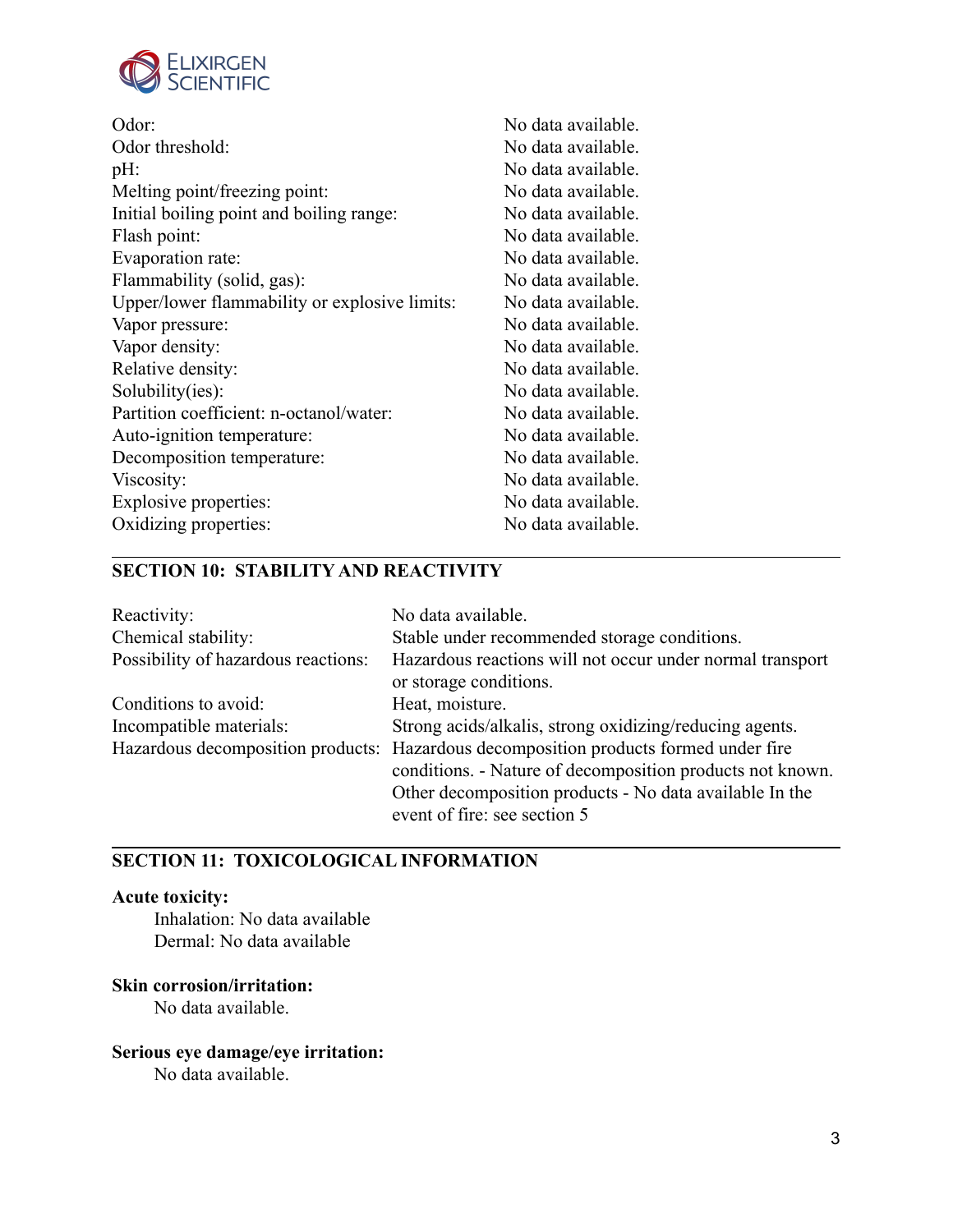

# **Respiratory or skin sensitization:**

No data available.

# **Mutagenicity:**

No data available.

### **Carcinogenicity:**

- IARC: No component of this product present at levels greater than or equal to 0.1% is identified as probable, possible or confirmed human carcinogen by IARC.
- ACGIH: No component of this product present at levels greater than or equal to 0.1% is identified as probable, possible or confirmed human carcinogen by ACGIH.
- NTP: No component of this product present at levels greater than or equal to 0.1% is identified as probable, possible or confirmed human carcinogen by NTP.
- OSHA: No component of this product present at levels greater than or equal to 0.1% is identified as probable, possible or confirmed human carcinogen by OSHA.

### **Reproductive toxicity:**

No data available.

### **Specific target organ toxicity:**

No data available.

### **Aspiration hazard:**

No data available.

# **Additional Information:**

RTECS: Not available.

To the best of our knowledge, the chemical, physical, and toxicological properties have not been thoroughly investigated.

# **SECTION 12: ECOLOGICAL INFORMATION**

#### **Toxicity:**

No data available.

# **Persistence and degradability:**

No data available.

**Bioaccumulative potential:**

No data available.

**Mobility in soil:**

No data available.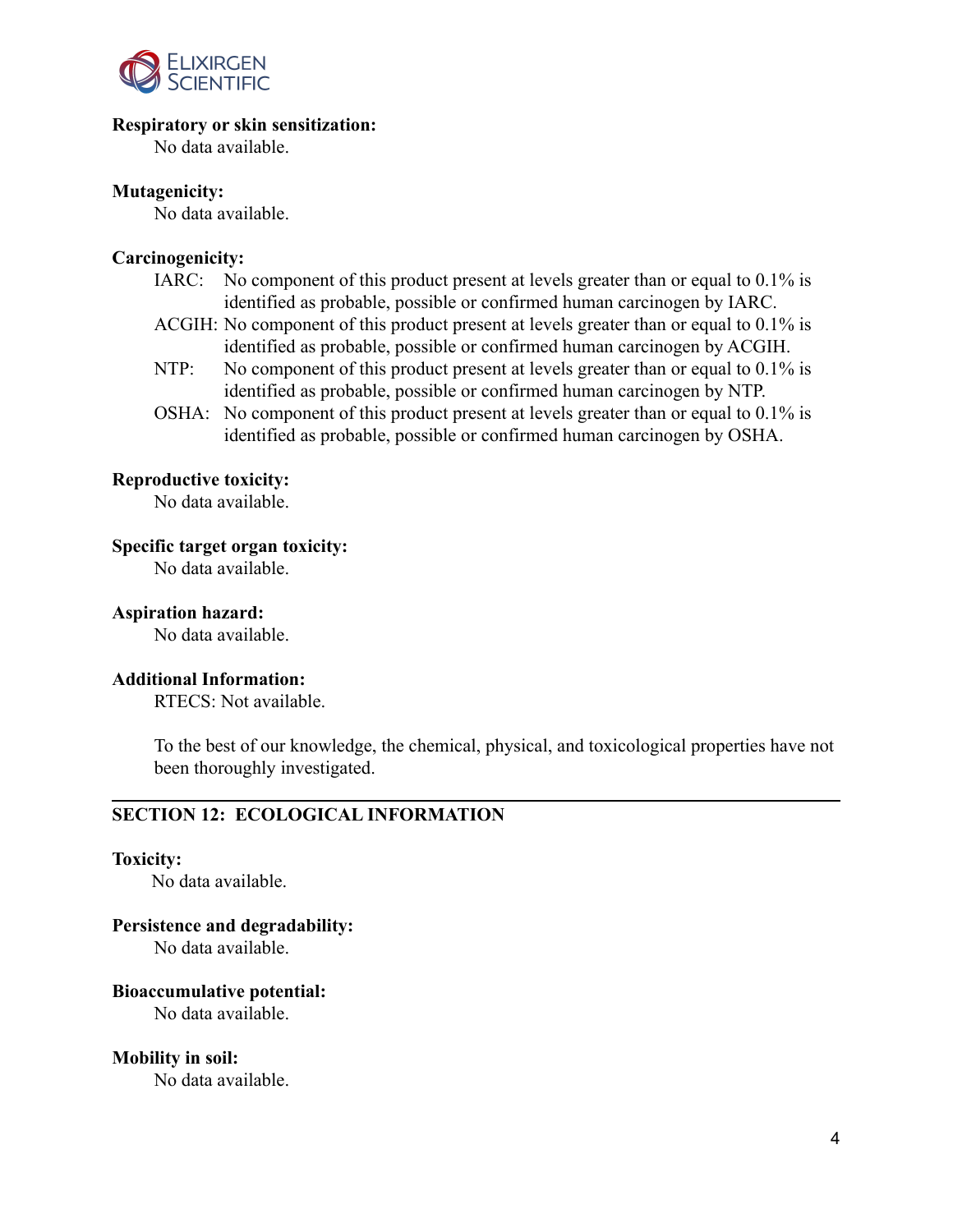

# **Results of PBT and vPvB assessment:**

PBT/vPvB assessmenrt not available as chemical safety assessment not required/not conducted.

#### **Other adverse effects:**

No data available.

# **SECTION 13: DISPOSAL INFORMATION**

#### **Waste treatment methods:**

#### **Product**

Offer surplus and non-recyclable solutions to a licensed disposal company.

#### **Contaminated packaging**

Dispose of as unused product.

# **SECTION 14: TRANSPORT INFORMATION**

**DOT (US)** Not dangerous goods.

**IMDG** Not dangerous goods.

**IATA** Not dangerous goods.

# **SECTION 15: REGULATORY INFORMATION**

### **SARA 302 Components**

No chemicals in this material are subject to the reporting requirements of SARA Title III, Section 302.

#### **SARA 313 Components**

This material does not contain any chemical components with known CAS numbers that exceed the threshold (De Minimis) reporting levels established by SARA Title III, Section 313.

#### **SARA 311/312 Hazards**

No SARA Hazards.

#### **Massachusetts Right To know Components**

No components are subject to the Massachusetts Right to Know Act.